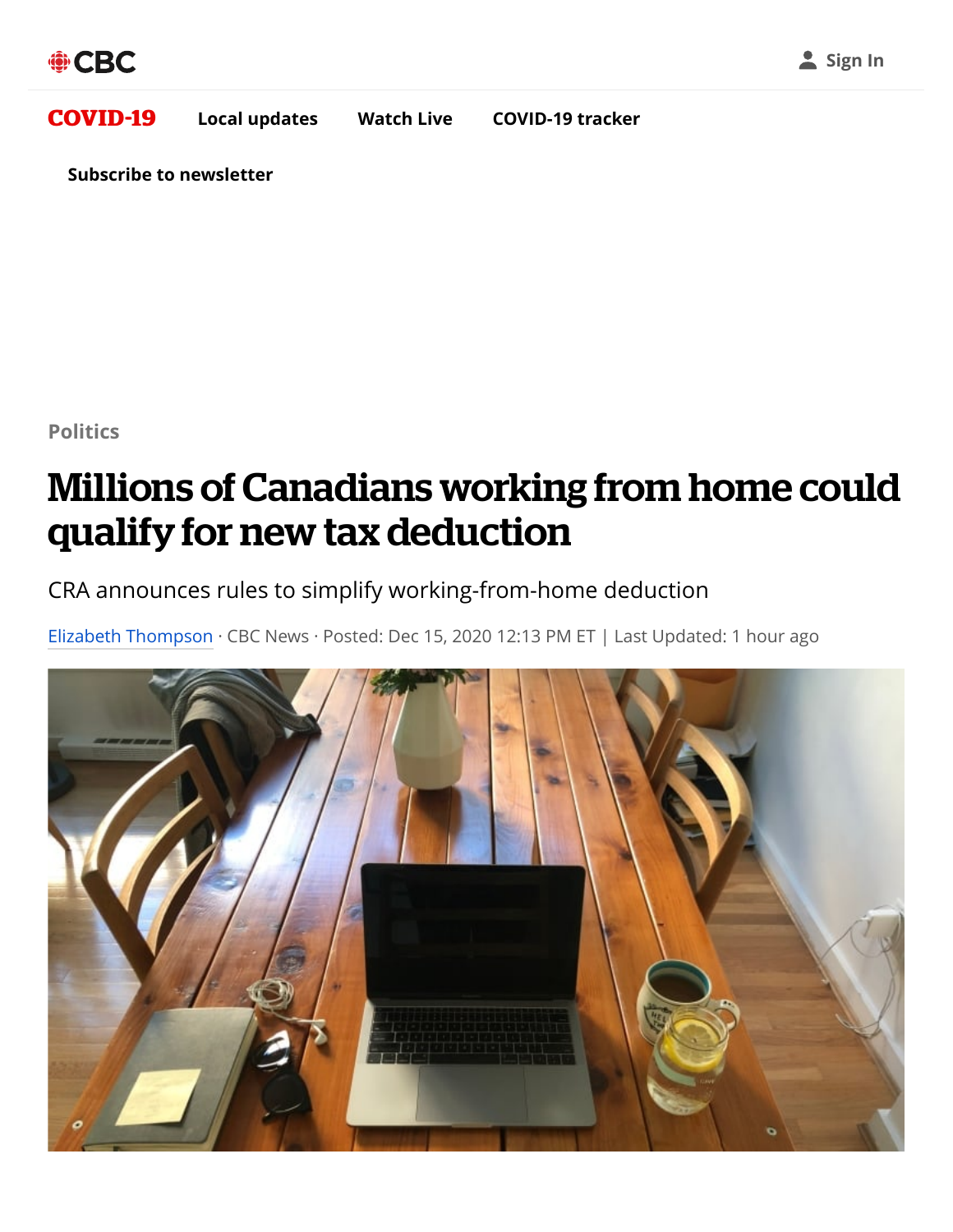The CRA has come up with a new way for Canadians to claim a tax deduction for working from home. (Submitted by Sandy Mangat)

## comments

The Canada Revenue Agency has simplified the rules to make millions of Canadians working from home eligible for a tax deduction.

Under the new rules, those who worked from home more than 50 per cent of the time over a period of at least four consecutive weeks in 2020 as a result of the pandemic will be now be eligible for the deduction.

Eligible employees who opt for the simplified deduction will be able to claim \$2 for each day they worked from home during that period, plus any other days they worked from home because of the pandemic, up to a maximum of \$400. Their employers will not have to sign a special form.

Those with larger claims for home office expenses can still use the existing detailed method to claim a deduction. The CRA is making that easier too.

Under the existing rules, those working from home had to get their employers to fill out a special form, T2200, attesting to the fact that working from home was a condition of their employment. But many employers balked at filling out the complicated form. Now, the CRA has launched two new simplified forms (T2200S and T777S) and a calculator to help those who want to claim home office expenses.

The CRA also has expanded the list of expenses eligible for the detailed working-from-home deduction and will now recognize home internet fees as a deduction.

According to Statistics Canada's Labour Force Survey, an estimated 2.4 million Canadians who do not normally work from home were doing so in October.

In a statement, Revenue Minister Diane LeBouthillier said the temporary flat rate method of claiming the working-from-home deduction and the calculator will make it easier to claim the deductions.